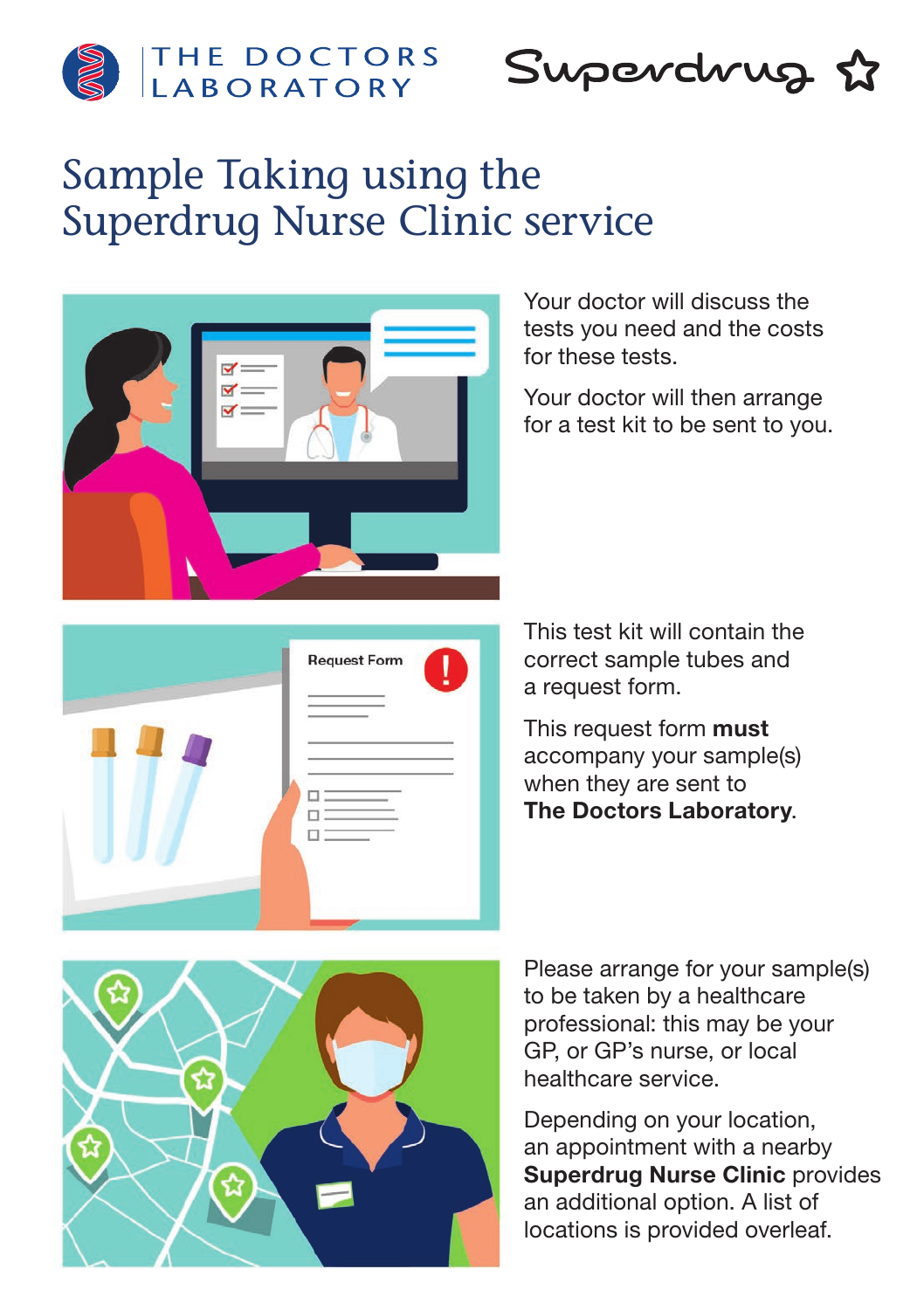## Superdrug Nurse Clinic Locations\*

#### Aberdeen

St Nicholas Centre, Aberdeen, AB10 1HW

Bangor Unit 6, The Menai Centre, Garth Road, Bangor, LL57 1DN

**Banbury** Unit 34-35 Castle Quay Shopping Center, Banbury, OX16 5UN

#### **Birmingham**

Victoria House, 22 Union Street, Birmingham, B2 4SW

Birmingham Fort Unit 6D/E The Fort Shopping Park, Birmingham, B24 9FP

Bolton Middlebrook Unit 12c Middlebrook Retail Park Bolton, BL6 6JA

Bradford Broadway MSU21 Level 10 Charles Street Mall, Bradford Broadway, BD1 1JR

**Brighton** 78 Western Road, Brighton, BN1 2HA

**Rristol** 39/43 Broadmead, Bristol, BS1 3EU

Cardiff Queens West, Cardiff, CF10 2AQ

Cheshire Oaks (Ellesmere Port)

Unit R5, Coliseum Shopping Park, Coliseum Way, Ellesmere Port, CH65 9HD

Chester Broughton

Unit 3A2 Broughton Shopping Park, Chester Road, Broughton, Cheshire, CH4 0DP

Chichester 80 East Street, Chichester, PO19 1HA

Colchester 22-24 High Street. Colchester, CO1 1DB

Denton Crown Point

Unit 16B Crown Point North, Worthington Way, Denton, M34 3LF

**Dover** Unit 2A St James Development, Dover, CT16 1QD

Dundee Wellgate Unit P/Q, Dundee Wellgate, Dundee, DD1 2DB

Durham Unit G Arnison Shopping Park, Durham, DH1 5GB

**Edinburgh** 83 Princes Street, Edinburgh, EH2 2ER

Edinburgh Craigleith Unit 7c Craigleith Retail Park, South Groathil Avenue, Edinburgh, EH4 2LN

Epsom Unit 55 (4 West Square), Epsom, Surrey, KT18 5DB

Fosse Park Unit 5b, Fosse Park, Leicester, LE19 1HX Gateshead Metro

Unit 68 Cameron Walk, The Metro Centre, Gateshead, NE11 9YR

Gateshead Team Valley Unit 7.2A, Retail World Team Valley, Gateshead, NE11 0BD

Glasgow Sauchiehall 167 Sauchiehall Street, Glasgow, G2 3ER

Glasgow Mearns Cross Unit 1, The Avenue at Mearns, Newton Mearns, Glasgow G77 6EY

Glasgow Silverburn Unit B4, Silverburn Shopping Centre, Cowglen Road,

Glasgow G53 6QR Guildford 101 High Street, Guildford,

Surrey, GU1 3DP

Hanley Potteries The Potteries Centre, Hanley, Stoke On Trent, ST1 1PS

Inverness Superdrug, Unit 5a Inverness Retail Park, Inverness, IV2 7GD

London – Balham 176 Balham High Road, Balham, SW12 9BW

London – Croydon **Whitegift** 104-109 Whitegift Centre, Croydon, CR0 1US

London – East Ham 89-93 High Street North, East Ham, E6 1HZ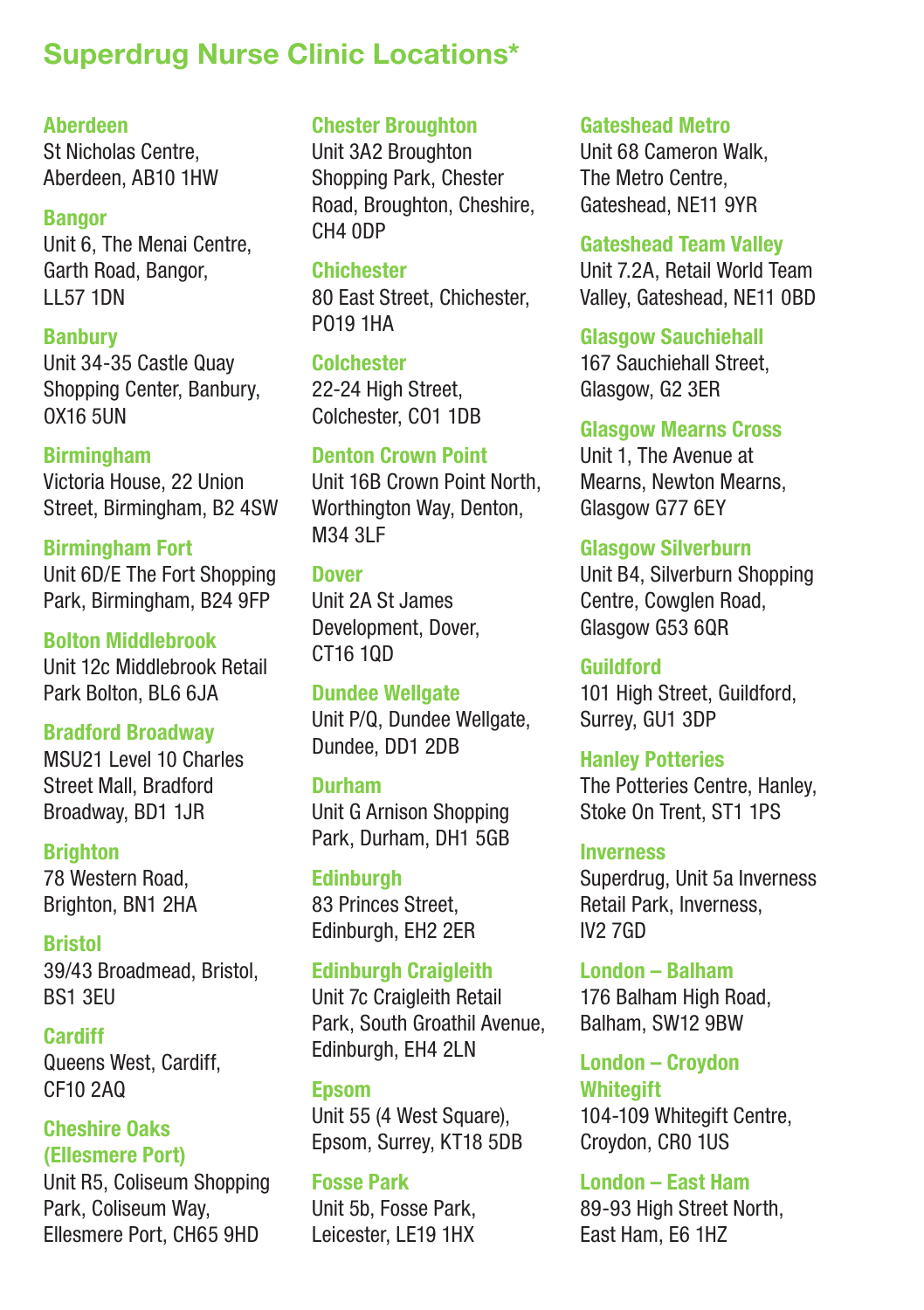#### <https://healthclinics.superdrug.com/clinics/?location=london&radius=355>

London – Hammersmith 65-69 King Street, Hammersmith, W6 9HX

London – Harrow 297-301 Station Road, Harrow, Middlesex, HA1 2TA

London – Holborn 232 High Holborn, London, WC1V 7EG

London – Marble Arch Oxford Street, Superdrug 508-520, London, W1C 1NB

London – Shepherds Bush 92-94 Uxbridge Road, Shepherds Bush, London, W12 8LR

London – Stratford The Mall, Superdrug 91-92, Stratford, E15 1XQ

London – The Strand 49-50 The Strand, London, WC2N 5LL

London – Woolwich 14/16 18/20 Powis Street, Woolwich, London, SE18 6LF

Leeds Crown Point Unit 5a Crown Point Shopping Park, Junction Street, Leeds, LS10 1ET

Leeds Headingly Unit 20/21 Arndale Centre, Headingley, West Yorks, LS6 2UE

Leeds Merrion 31-35 Merrion Centre, Leeds, LS2 8NG

Leeds White Rose 5A Lower Level, White Rose Shopping Centre, Leeds, LS11 8LL

Liverpool Parker St Parker Street, Liverpool, Merseyside, L1 1DJ

Liverpool Speke Unit 4a New Mersey Shopping Park, Speke Road, Liverpool, L24 8QB

Manchester Oxford Street 44 Oxford Street, Manchester, M1 5EJ

Manchester Piccadilly 7-9 Piccadilly, Manchester, M<sub>1</sub> 1l 7

Milton Keynes Unit 4, Midsummer Arcade, Central Milton Keynes, MK9 3BB

**Newcastle** 46-52 Northumberland Street, Newcastle, NE1 7DF

**Norwich** St Stephens Street, Superdrug 12, Norwich, NR1 3SA

Preston Deepdale Unit H1A1 Deepdale Shopping Centre, Blackpool Road, Preston, PR1 6QY

Reading Unit 2, 55-59 Broad Street, Reading, RG1 2AF

Rugby (Elliots Field) Unit 8 Elliott's Field, Rugby, CV21 1SR

Sheffield Crystal Peaks 12/13 Crystal Peaks,

Sheffield, S20 7PQ

Sheffield Fargate 33-35 Fargate, Sheffield S1 2HD

**Staines** Unit 26, Elmsleigh Centre, Staines, TW18 5QB

**Watford** 22-24 The Parade, Watford, WD17 2AA

**Wakefield** Unit G27 Trinity Walk, Wakefield, West Yorkshire, WF1 10U

**Wigan** Unit 8B Loire Drive, Wigan, WN5 0UH

York 17 Market Street, York, Y01 8LS

*Clinic availability may vary. \* Superdrug Nurse Clinics operate on an appointment basis only.*